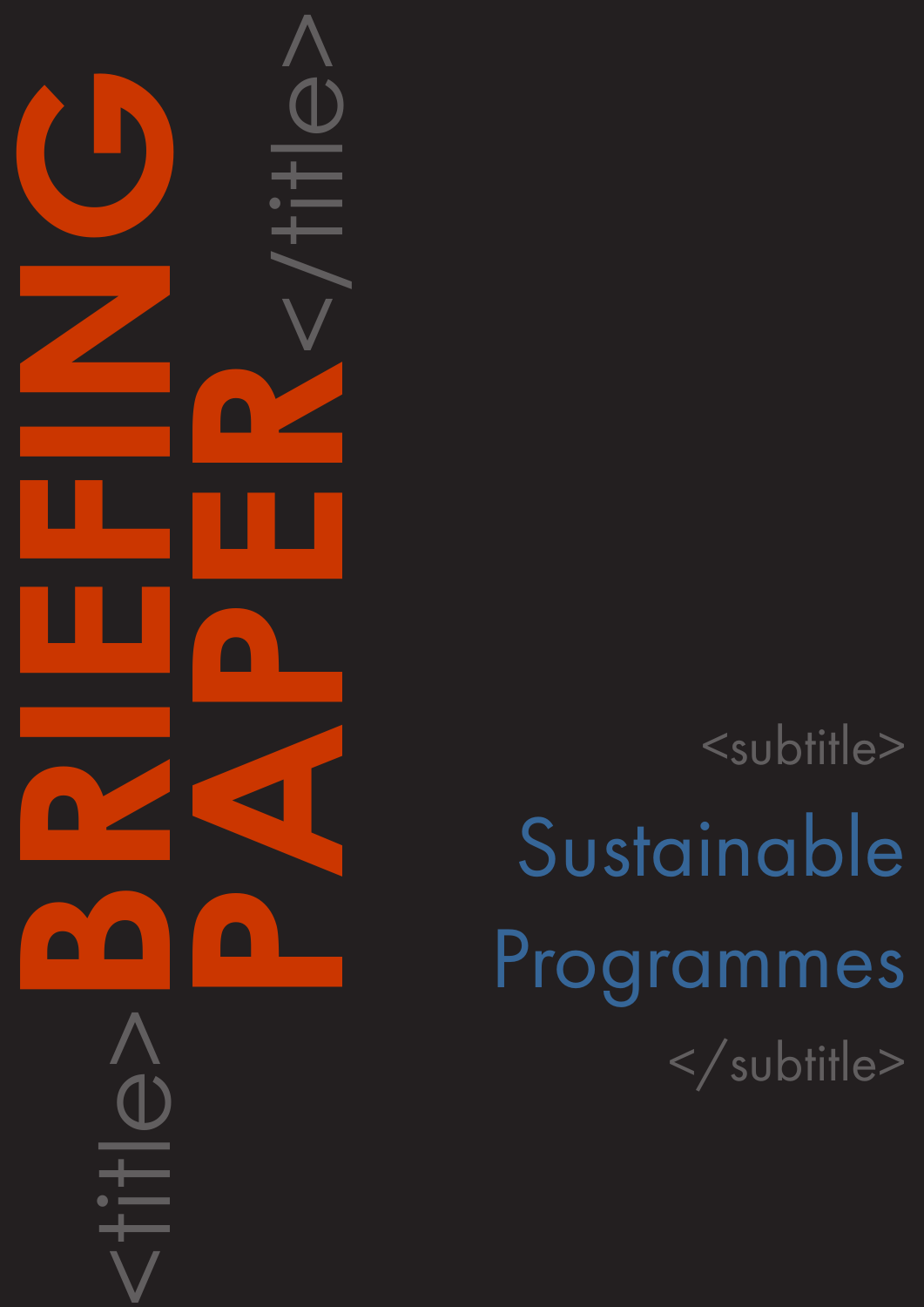## CAPDM Ltd. CAPDM Ltd.

Introduction Over the 20+ years that CAPDM has been involved in the design, development and delivery of large scale on-line, distance and other learning programmes, we have heard many contrasting comments about different approaches to this type of work. Some have been valid and of value. Others have been well wide of the mark - even comical. We, and our educational partners, have listened to them all.

For the record, some of the common comments include:

- •"We can do better than anything else available today". This may (perhaps) be true, but, even if it were, actually doing it counts for rather more than believing you can do it. A bird in the hand …
- •"Our Case Studies are far better than theirs". Again this may be true, but suppliers often give access to their wide ranging materials and have large numbers of students learning from them, which is very much more effective than keeping tight control over cases that only 20 students get to see with your permission and supervision. The proof of the pudding …
- •"My material is worth a fortune". This is only ever true if there is a market willing to pay for it, a route to that market, and something to actually take to that market. It is also only true if the materials are offered in a sustainable way and supported in the market. Never count your chickens …

There are many possible approaches to developing on-line distance programmes and there is no single right way, as our first white paper "*An introduction to distance learning*" outlined. However all successful programmes share some common characteristics:

- they are real (i.e. have been developed -not just an idea in someone's head);
- they have been launched;
- they are still on the market and financially viable.

Launching a programme has important implications for sustainability. Firstly, it means that there is a team in place producing the academic content, developing the product, and addressing the student support, sales and marketing. This is probably a set of activities best done in partnership, as most higher education institutions (HEIs) are not geared up to do all of these activities.

Of course, they are all also of a quality that meets the market expectation, and they are pedagogically and educationally sound. That goes without saying.

A key point is that success is not saying you can do it, it is not saying your quality is exceptional, and it is not even building and launching a programme – however good. It is about sustaining that programme into the future in a way that is financially viable, and not crippling with respect to the operations and administration of the programme.

This was hammered home recently when a potential partner, with whom we had done a significant amount of groundwork, preparing the way for the development of a first on-line programme, considered pulling out at the last minute. They were naturally worried about not attracting enough interest (student numbers) to

- the institution becomes a publisher (so it has to act like one, including investing in professional production services and managing their content);
- the academics become authors for their own institution (and must assign the intellectual property as appropriate);
- the benefits stay entirely within the institution creating a valuable, long term asset.

Sustainability

Launch is an achievement, not **SUCCESS**  have the programme pay its way, (though their reputation was always going to ensure that this was not a problem). However they were also worried that they would attract too many students. This would have put too great a strain on their antiquated administrative practices.

They suddenly realised that they had neglected to couple institutional enlightenment to their recently acquired academic enlightenment.

Success is not launch: it is sustainability.

Reaching launch also implies that the pedagogical designs have been firmed up and the product designs and options put in place. It hopefully also means that the underlying business models, covering the expectations of all stakeholders, are in place. Sustainability relies on a number of factors, one of which is keeping a motivated team in place to re-fresh and evolve the product, to undertake ancillary tasks such as setting and marking assessments, and to research and innovate educationally. This team may have done their work prior to launch, but are they still motivated enough to be doing it five years downstream?

Of course, an HEI may say that "it's part of their normal duties" to be doing this, but look around at the successful on-line distance programmes and ask how many actually operate this way. These programmes tend to reward stakeholders, through risk sharing - though this is by no means the only model possible. This is, of course, anathema to most HEIs – except it is exactly the model that academics meet when they develop content for a publisher. That is, it is a royalty model. Why should academics not be rewarded similarly for developing content for their own institution?

There are big advantages:

There should be a willingness to risk share: if the project fails then no one gains, but if it succeeds then the agreed business model will determine who gets what. Once the financial returns from a successful, and sustainable, programme start being realised they will be an important factor in keeping the team motivated.